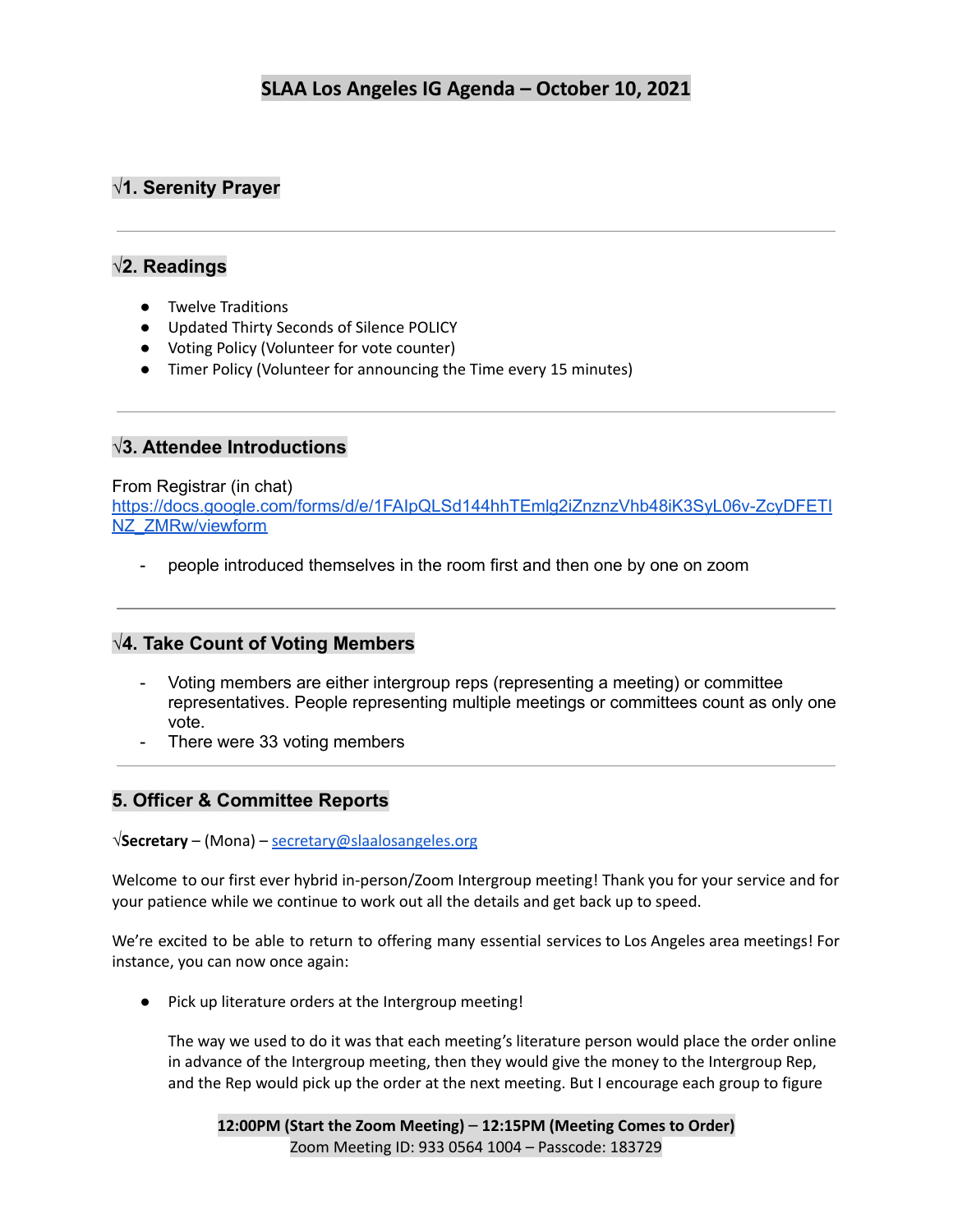out a method that works for them!

- Make contributions to the Intergroup, H&I and FWS at the Intergroup meeting! Wondering what to do with all the extra cash you're collecting in your in-person 7th Tradition baskets? Bring it to the Intergroup meeting!
- Pass out flyers and info!

Are you promoting a new meeting or an SLAA event? Bring copies of your flyer to the Intergroup meeting for people to distribute at their in-person meetings! And pick up flyers and copies of the Bottom Line Newsletter to bring back to your meeting!

● Be of Service!

Intergroup elections for the 2022 service term will begin next month! And you don't have to be an Intergroup Rep to serve, so please let your groups know that there will be tons of service positions available. You can find descriptions of the available service positions in the SLAA Los Angeles Service Manual. To volunteer or nominate someone in advance, you can use this form: <https://forms.gle/irr4efvz1StUy8KF6> Or just show up to the next Intergroup meeting!

#### **√Record Keeper** – (Katie)

Minutes from last month were approved.

*See last month's minutes in Google Drive Intergroup folder: https://tinyurl.com/2cxuu6px*

# **√Treasurer (DeTria)**

Diane did the report this month. DeTria moved to another city so won't be able to act as treasurer now that the role is no longer remote.

*See detailed report in Reports folder.*

# *OCTOBER 10, 2021 TREASURY REPORT*

#### *BEGINNING BANK BALANCE 1/1/2021 \$17,999.73*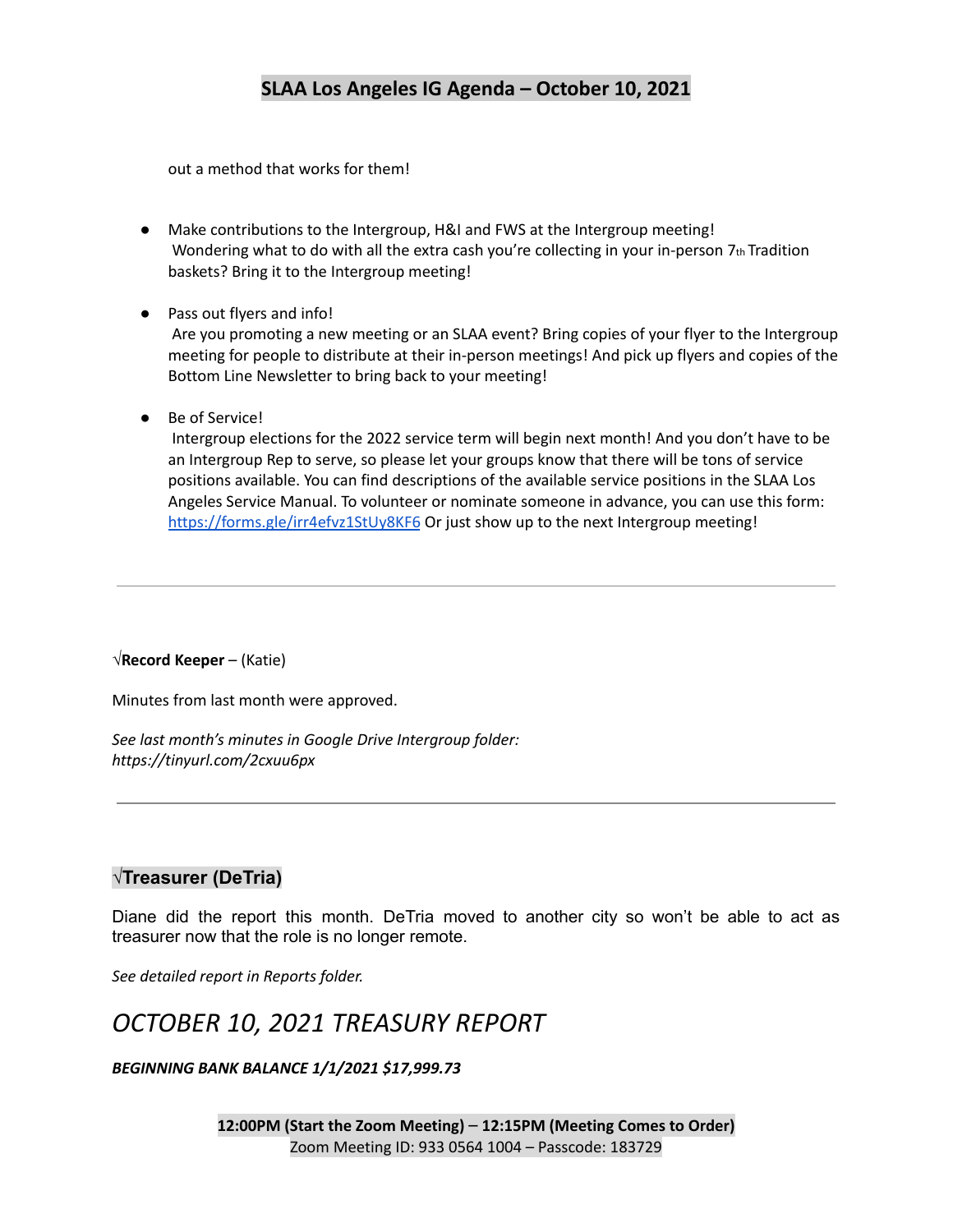*YTD INCOME Intergroup \$12,507.50*

*YTD EXPENSES FWS Donation \$‐1,379.82*

*FWS \$1162.66*

*Lit Purchase \$‐3,620.90*

*H&I \$480.29*

*Literature \$5,977.61*

*Retreat \$14,290.00*

*YTD Income Total \$34,418.06*

*YTD Expense Total \$‐9,268.57*

#### *ENDING BANK BALANCE 10/10/2021 \$43,149.22*

*H & I*

*Annual Retreat L.A. Intergroup*

#### *TOTAL CASH*

*\$ 1,566.25 \$ 14,290.00 \$ 27,292.97 ‐‐‐‐‐‐‐‐‐‐‐‐‐‐‐‐ \$ 43,149.22*

#### **√Bottom Line Editor – (Jamie)**

Claire made the announcement instead of Jamie.

Each in-person meeting on the Registrar's list gets 10 free copies of The Bottom Line October/November 2021. The H&I Committee gets 10 free copies as well.

Virtual meetings can access the digital version from the Flyers folder in the IG google drive.

Consider becoming an Editor for these publications in the year 2022. Mark your calendar for 12:15pm on 11/14/21 to nominate yourself or someone at the Intergroup election. Send feedback and/or questions to bottomline@slaalosangeles.org.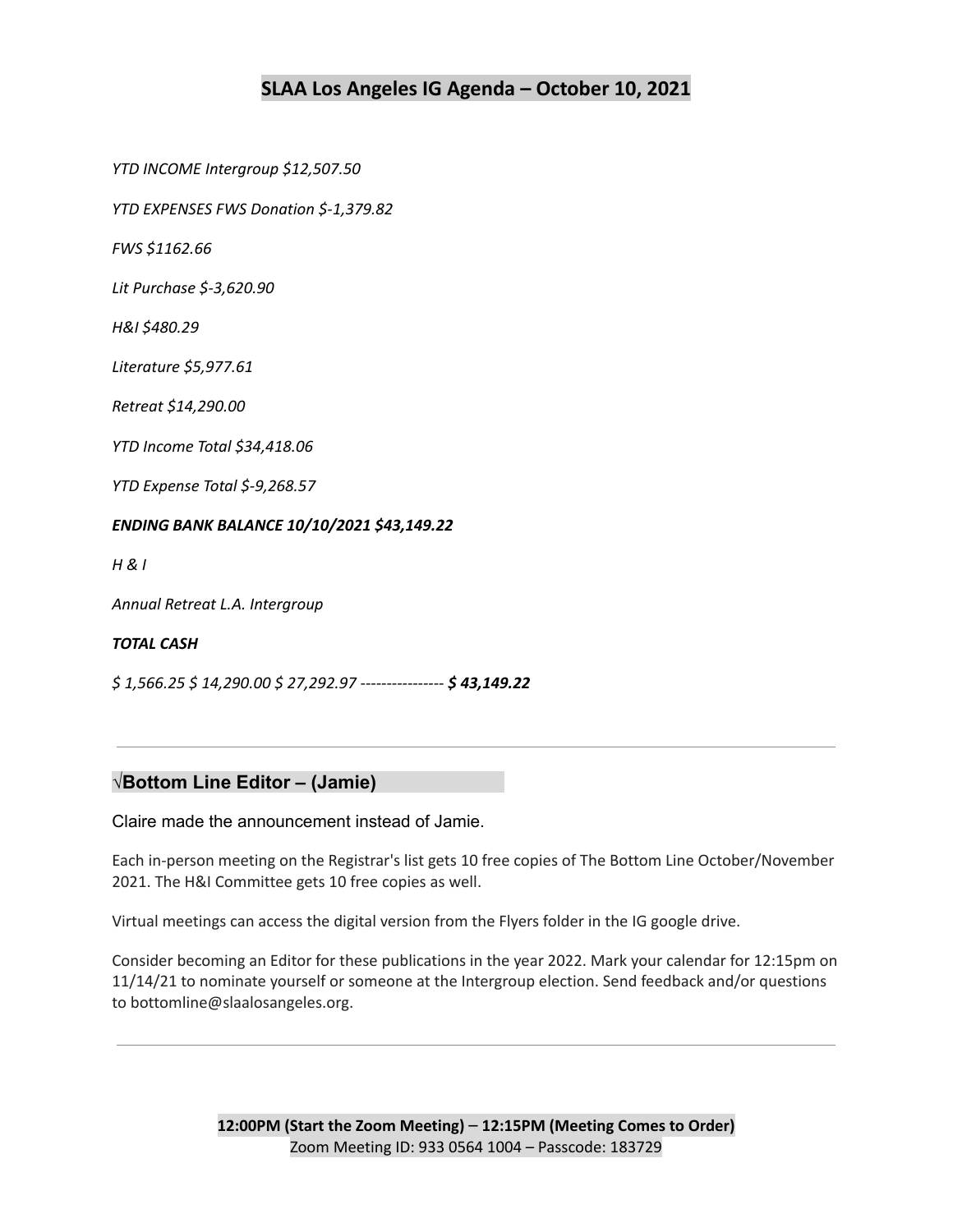# **√Meeting Registrar – (Dave)**

The website has a list of the **31** known in-person meetings at https://tinyurl.com/SLAALAMeetings

Got a couple of reports of people having trouble finding the meetings. If you have a confusing location, consider putting up signage or having a greeter.

The Friday night Beach meeting moved it's start time earlier and probably only has a few more weeks to go until it ends until spring.

The Monday noon meeting in Santa Monica is suspended while the room is being renovated There is a new in person meeting in East LA on Wednesday evenings.

If you email me and the webmaster with the in-person meeting information, the spreadsheet will normally be updated with 24 hours.

If a meeting that existed prior to pandemic is restarting in-person please make sure to note it on the sign in form and let The Webmaster and The Bottom Line editor know.

If you are starting a new in-person meeting the prior rules apply, have a representative attend two intergroup meetings and sign in and you will be added to the in-person meeting list.

Someone in the meeting asked how many zoom meetings there were and Dave said roughly 75.

*See detailed report in Google Drive Intergroup - Reports folder up-to-date list of ALL current in-person meetings!*

#### **Virtual Meeting Registrar** – (Matt)

Matt emailed all the meetings about a month or two ago to make sure that the meetings that were listed were still running. He got about a 90% response rate, and found that three or four of those meetings were cancelled. He has gotten some complaints recently that meetings are not responding when emailed.

A question was asked about setting up auto-replies for meeting emails and a discussion was had about how to ensure those are set up. It was decided that it is up to the individual meetings to take care of that.

No report submitted and Matt was not present to give report.

**√ Phone Line** – (Kev)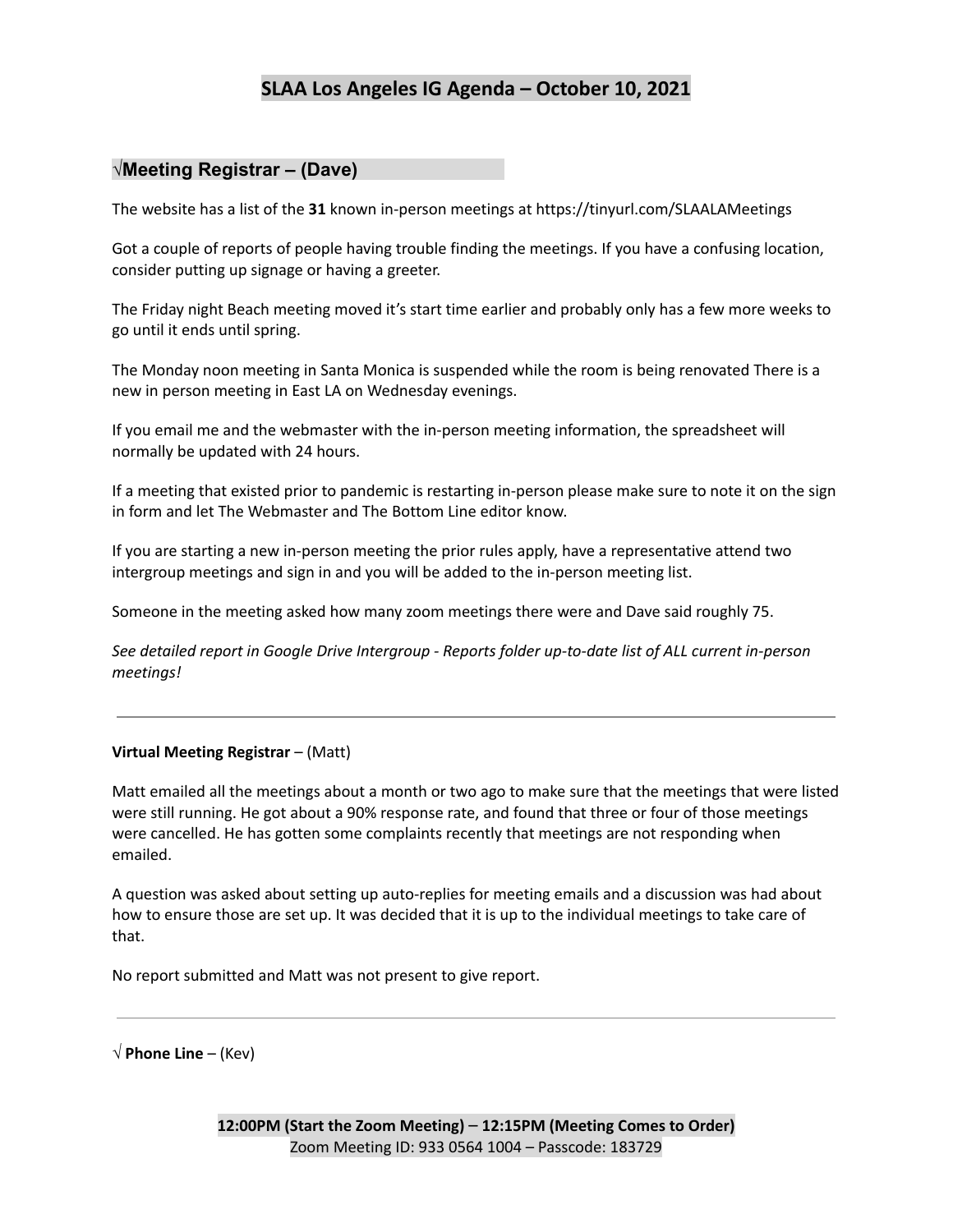We got a few phone calls last month, most people are just looking for meeting information. One person was representing another intergroup and wanted to get in touch with our webmaster to talk about the website.

# **√Literature – (Claire)**

Last 30 days sales; \$2067.80 \*\*

-Literature orders (for meetings or personal) can now be picked up at the:

In-Person Intergroup Meeting, 3:30PM, 2nd Sunday of every month, 2930 Hyperion Ave Church in the large room (OCT. 10TH, NOV. 14TH, & DEC 12TH. 2021)

\*Please pre-order your literature orders to expedite the process here: https://www.slaalosangeles.org/copy-of-order-literature

-Please arrive a little early to pick up your order so as not to disrupt the meeting once it starts.

-You can pay via Venmo or Cash.

\*\*(.cvs attached) working with Marketplaceworks and their site functionality to help give us specific reporting ability, ex: sept 1-sept. 30 not just last 30 days from today only. Should work by the next Intergroup.

# **√ Journal Rep – OPEN**

Lisa made this announcement.

If you go to slaalosangeles.org they have a Journal page and there are free journals. The journal is a "meeting in a magazine". There is a way of searching different topics on the website for the journal. There is also a place you can submit your writing for the journal.

This position is open so please make an announcement at your meeting to let people know they can become journal rep.

## **√ Webmaster – (Jayk)**

Do you want the latest news on in-person meetings, special SLAA events, and further goings-on in our community? Check out the slaalosangeles.org website, it's a special place, and it has a thorough directory of all our meetings.

> **12:00PM (Start the Zoom Meeting)** – **12:15PM (Meeting Comes to Order)** Zoom Meeting ID: 933 0564 1004 – Passcode: 183729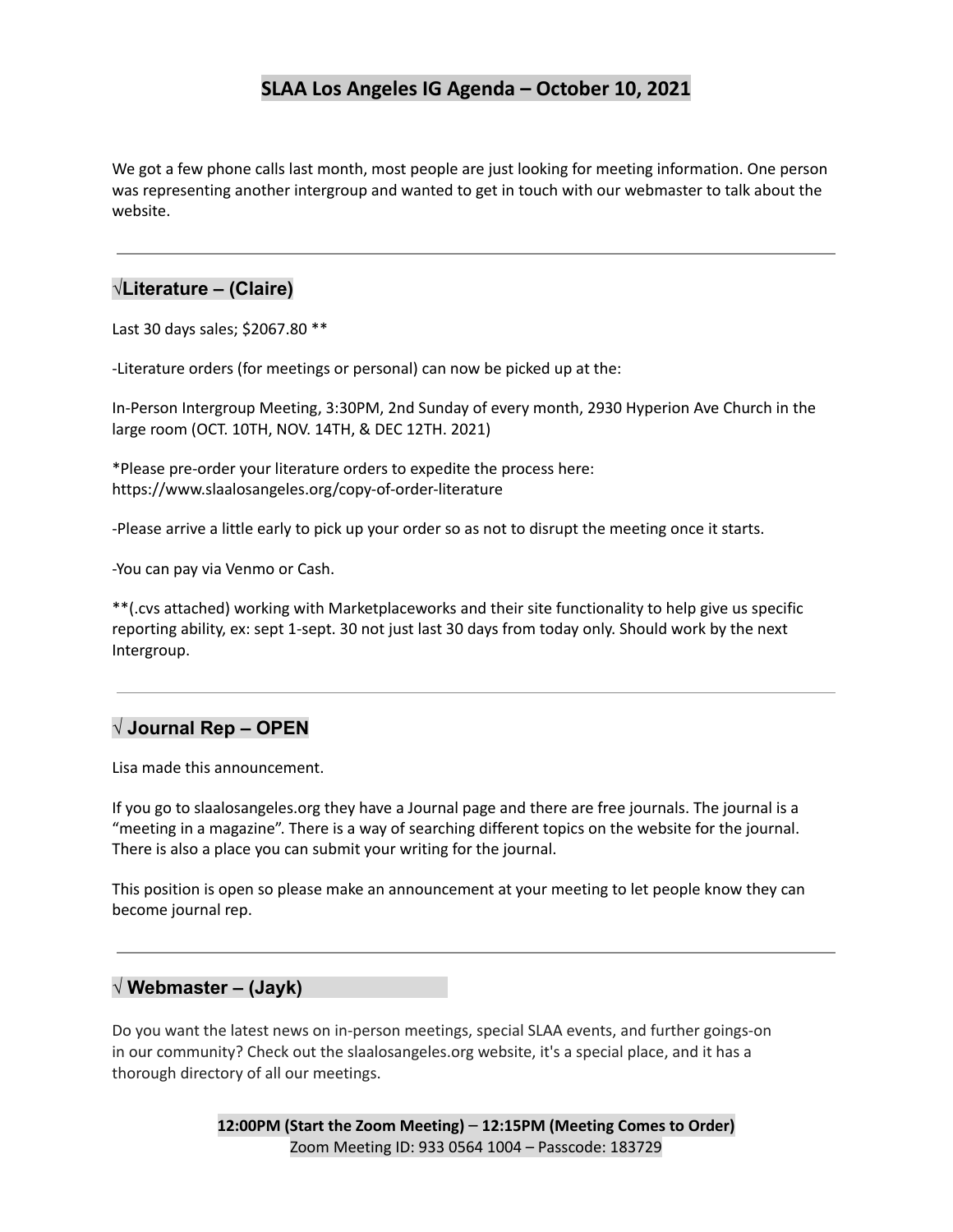With in-person meetings opening back up, there is now a consistently updated spreadsheet of new in- person meetings on the website. We edit it every day. I created a Google Sheet and filled it in with all the information we have, and then gave Registrar Dave access to edit it, so currently both he and I are updating information as information changes.

Have you tried to visit an in-person meeting and it's not there? Let us know. Email me and the registrar and let us know right away. Please email registrar@slaalosangeles.org and webmaster@slaalosangeles.org .

If your in person meeting wants to be listed on the SLAA Los Angeles website, email us, and it will get listed. But also please make sure to attend the Intergroup meeting, as our original way of verifying meetings was having them attend the Intergroup meeting at least twice.

You can go to the SLAA Los Angeles website for copies of the Intergroup minutes, the most recent issue of the Bottom Lines, and to find the latest Journal question, as well as to find a directory of audio recordings of speaker shares! Got any questions or want to add/change anything? Email me at webmaster@slaalosangeles.org

## **√Workshops & Retreats – (Gil)**

Glenn L. made this announcement. We had the last workshop of the year last month. The committee will be meeting soon to decide how we will do workshops next year in terms of if it will be virtual or in-person. Three members of the committee went up to where the Thanksgiving Malibu retreat will be and got some questions answered as to how it will be handled. There will be a limit of 60 people at the retreat. Masks will be required indoors, as will proof of vaccination and proof of a negative covid test in advance of the retreat. If you have registered you should've received an email from Glenn. The retreat is already full but there will be a waiting list. If you want to be on the waiting list you can still send in the registration form and the check and Glenn will hold it. If nothing opens up the check will either be returned or destroyed.

## **√H&I Committee – (Rachel W)**

The H&I Committee would like to suggest that individual meetings elect an H&I rep as a new service position. This service person can attend the committee meeting (anyone can attend!) each 2nd sunday once a month and keep the meeting updated on H&I happenings and the importance of H&I. And to please share this announcement at their meetings each week:

**My name is \_\_\_\_\_\_\_\_\_\_\_\_\_\_\_\_ and I am a Sex and Love Addict.**

**12:00PM (Start the Zoom Meeting)** – **12:15PM (Meeting Comes to Order)** Zoom Meeting ID: 933 0564 1004 – Passcode: 183729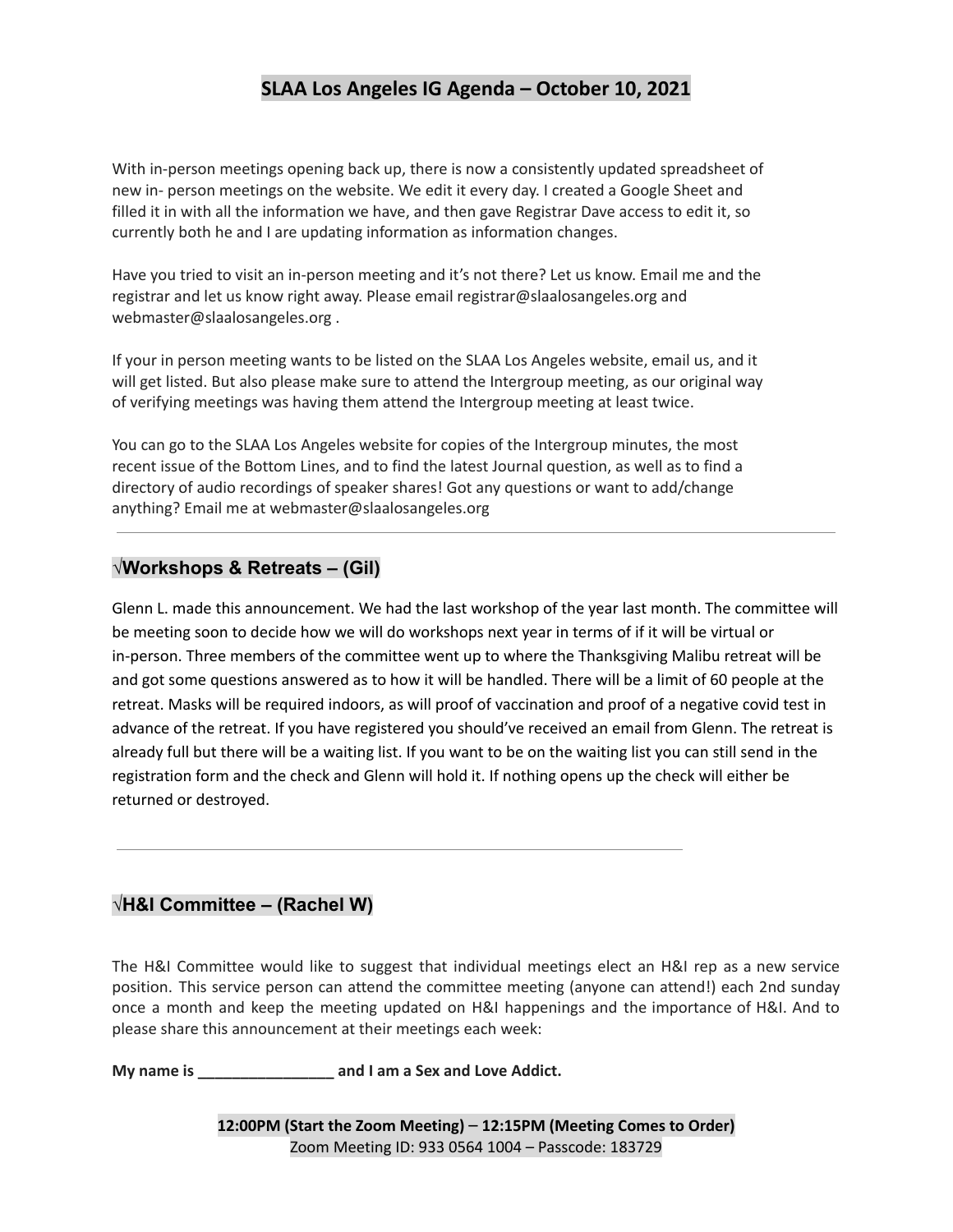**H&I stands for Hospitals and Institutions. We are a subcommittee of SLAA. We bring the message of SLAA recovery into places where there are addicts who cannot get to meetings.**

Anyone can come and join the committee. It's a great way to be of service, practice the 12th step, and **carry the message. You can get involved with this committee by attending the H&I Committee meeting** on the 2nd Sunday of every month at 2pm on ZOOM, right after intergroup. See me after the meeting **for the link or I'll post it in the chat.**

Topic: H&I Committee Meeting

Time: This is a recurring meeting Every 2nd Sunday at 2:00 PM after intergroup

https://us02web.zoom.us/j/81735567176?pwd=Yzd3UE5GUlUxRzZPMVJ0SC90bG14dz09

Meeting ID: 817 3556 7176

Passcode: service

Thank you for letting me be of service.

We are open to suggestions for H&Is to reach out to and are looking for people willing to participate in Zoom as well as in person SLAA panels!

Email slaahic@gmail.com to get involved and also attend the meeting on zoom!

## **√ Speaker List Keeper – (Matthew)**

We had slightly less requests this month than average.

How reps can help support this program:

- Please make an announcement at every meeting that meetings need speakers and there is no time requirement! They can volunteer or get info at https://www.slaalosangeles.org/volunteersspeakers-list.
- Share the flyer in chat on zoom or pass around at live meetings. Also, if they need a list of available speakers, they can send an email to: speakerslist@slaalosangeles.org

Thank you for your support!

A question was posed about adding special categories on the speaker list for subjects like Anorexia. Matthew said this was a good idea and he would communicate about changing the form with the Webmaster.

> **12:00PM (Start the Zoom Meeting)** – **12:15PM (Meeting Comes to Order)** Zoom Meeting ID: 933 0564 1004 – Passcode: 183729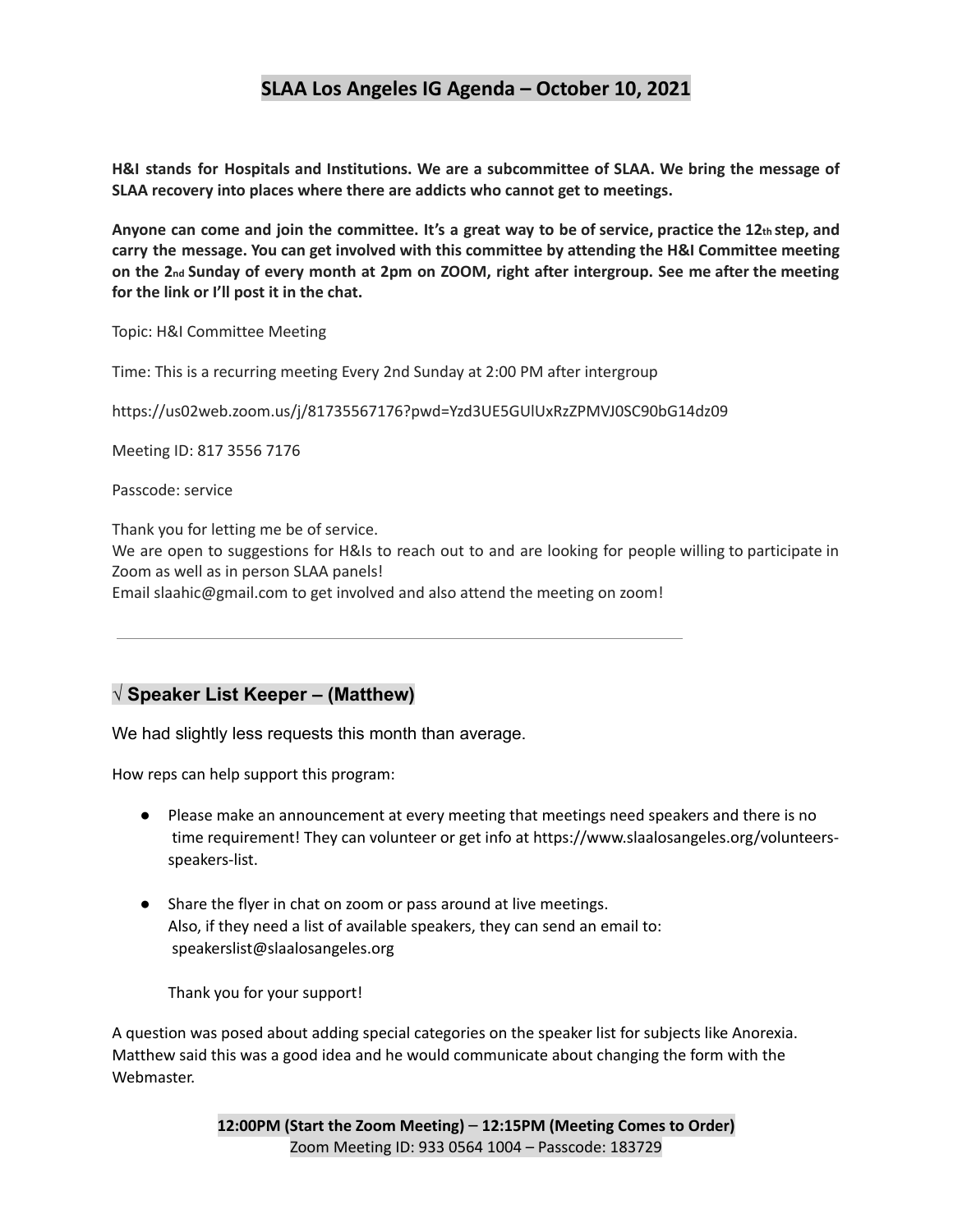# **Literature Copier – (open)**

# **Audio Library Committee – (open)**

Jayk made this announcement today.

You can go to the SLAA Los Angeles website and click on the "Audio" tab to find the Recovery Audio recordings. You can also find information there about how to submit your own share to the library.

# **√ ABM Delegates – (Glenn S, Jayk, Dianne, Gil, Robin (alternate), Rachel (alternate)**

## **FWS Conference Committees:**

## **Literature Committee Conduit – OPEN**

# **Sponsorship Committee Conduit – (Kev)**

The sponsorship committee is working on the sponsorship pamphlet.

# **Steps, Traditions, & Concepts Conduit – (Noah)**

- Group is reviewing the Concepts and reviewed Concept Seven.
- Discussed question posed to the CSTCC:
- *Does the committee have any guidance on a local intergroup listing a meeting that is a SLAA/AA combo meeting? Would adding these meeting groups to our local meeting list be in any way a violation of our steps, traditions and concepts?*
- Dave G is working on an outline on the practical application and spiritual principle of "Anonymity"
- Discussed potential "breaches" of traditions with SLAA Virtual Intergroup, Youtube, and SLAA Australia.

## **Translation Committee Conduit – Jennifer**

## **Diversity Committee Conduit – (Forest)**

**MISSION STATEMENT**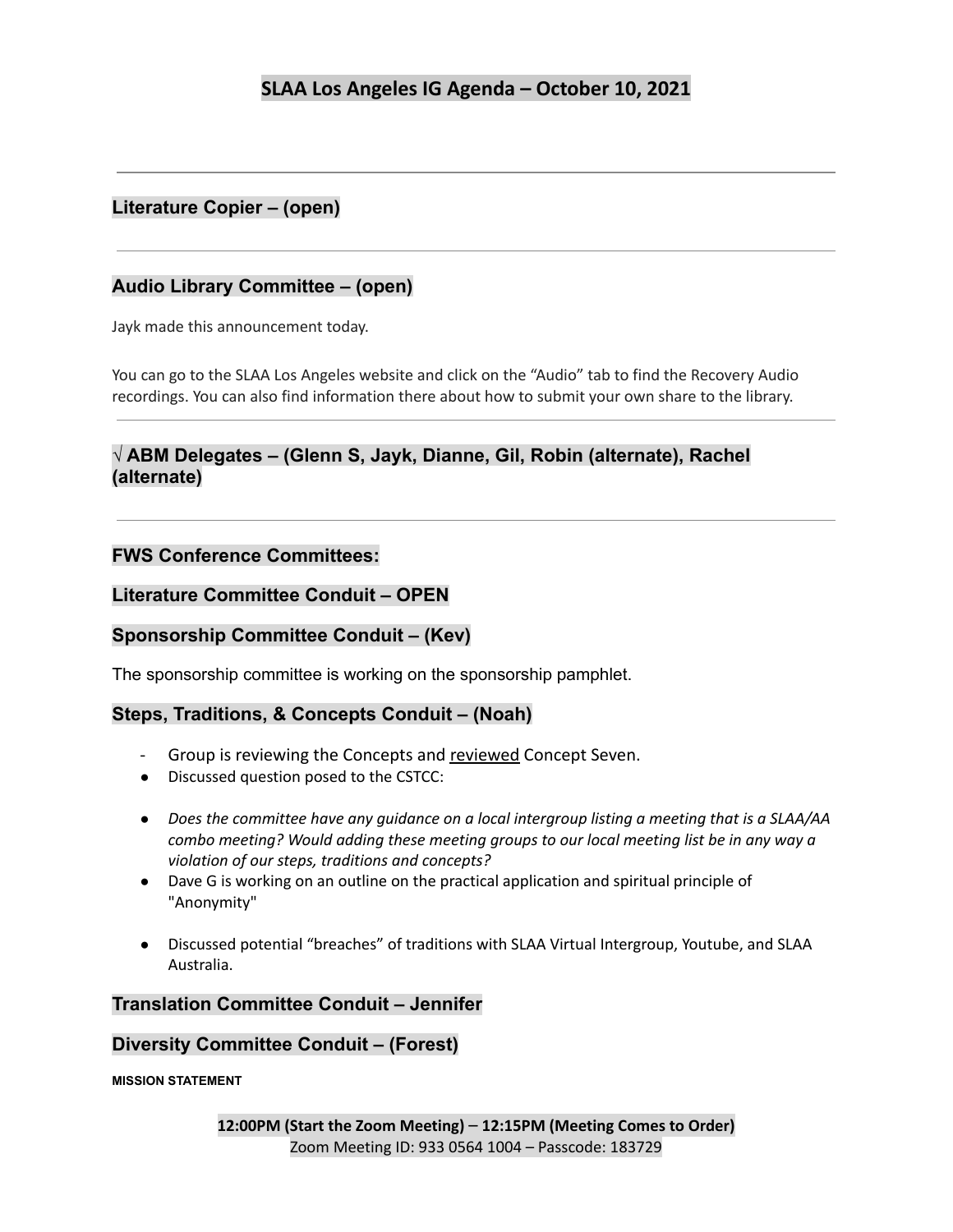Representing and honoring the considerable diversity of patterns and forms of

sex and love addiction inside and outside S.L.A.A.

Honoring and helping diverse groups within S.L.A.A get their recovery needs met in the Fellowship.

Supporting groups in creating formats to carry the S.L.A.A. message to other sex and love addicts.

Carrying the S.L.A.A. message to broader groups of people around the world.

#### **CURRENT PROJECTS**

Get Diversity Statement through Item For Discussion(IFD) at 2021 ABM.

Goal to review stories in the Diversity Focus Booklet with Conference Literature Committee.

Refine Conscious Inclusion Presentation via Workshop Subcommittee.

Explore outreach work in Hispanic/Latinx Subcommittee.

Increase awareness on accessibility tools through Live Captions for Zoom Subcommittee.

#### WE WANT TO HEAR PEOPLE'S VOICES.

CONTACT VIA WEBFORM AT SLAAFWS.ORG/COMMITTEE/CDC OR LEAVE VOICE MAIL AT FWS OFFICE, 1-210-828-7900. Use webform for the updated Zoom info.

#### **CDC MEETING**

### **First Saturday of each month at 9:00 AM Pacific Standard Time**

### **WORKSHOP SUBCOMMITTEE MEETING Third Thursday of each month at 6:00 PM Pacific Standard Time**

Email Forrest at forrestxii@gmail.com if interested in coming to the CDC meeting. First Saturdays 9am pacific

#### **SLAA Los Angeles, Inc. Board of Trustees – (Dave G, chair)**

[https://drive.google.com/file/d/1PIrHlpMKdtYW5zX19B\\_6CDlLVpeo2TRv/view](https://drive.google.com/file/d/1PIrHlpMKdtYW5zX19B_6CDlLVpeo2TRv/view)